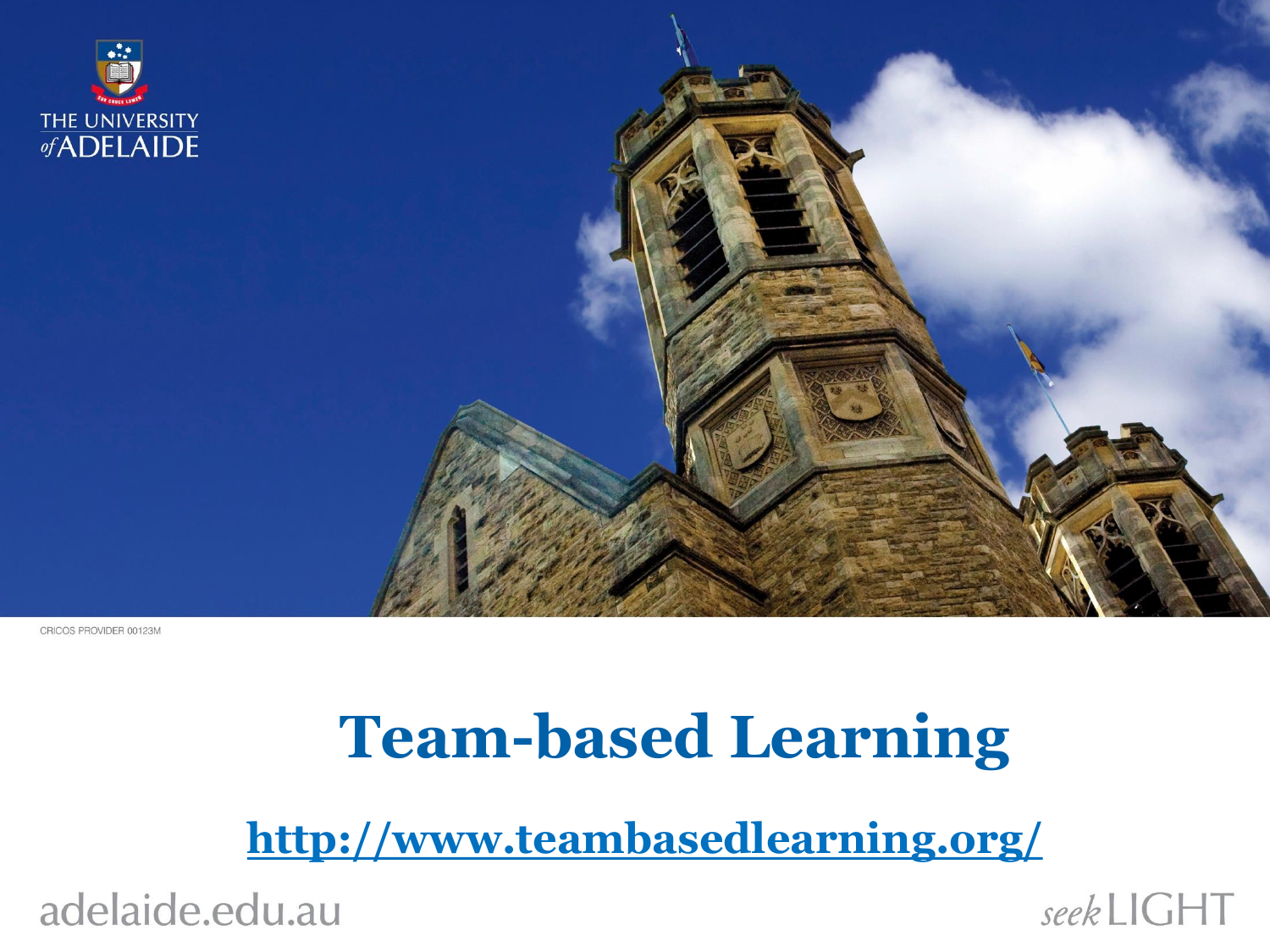## **TBL Sequence**

#### **DEVELOP RECIPROCITY AND COLLABORATION AMONG STUDENTS**

Learning is enhanced when it is more of a team effort than a solo race. Good learning, like good work, is collaborative and social, not competitive and isolated.



http://learningsciences.utexas.edu/teaching/engagement/teaching-large#tbl

University of Adelaide 2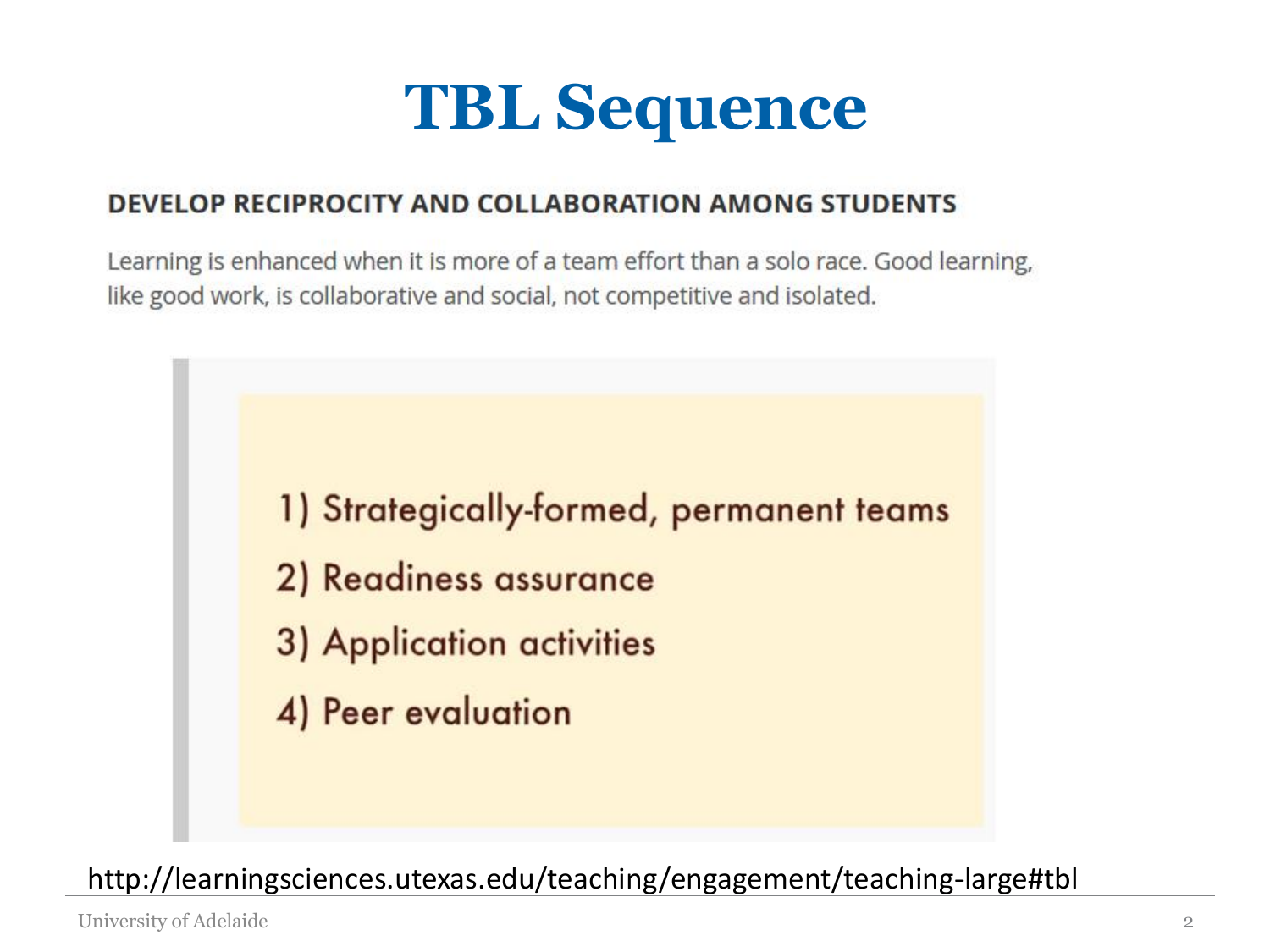## **Forming Teams**

• Please line up according to the distance from Sydney of the place you were born, from the closest to the furthest.



#### https://flic.kr/p/7jARG6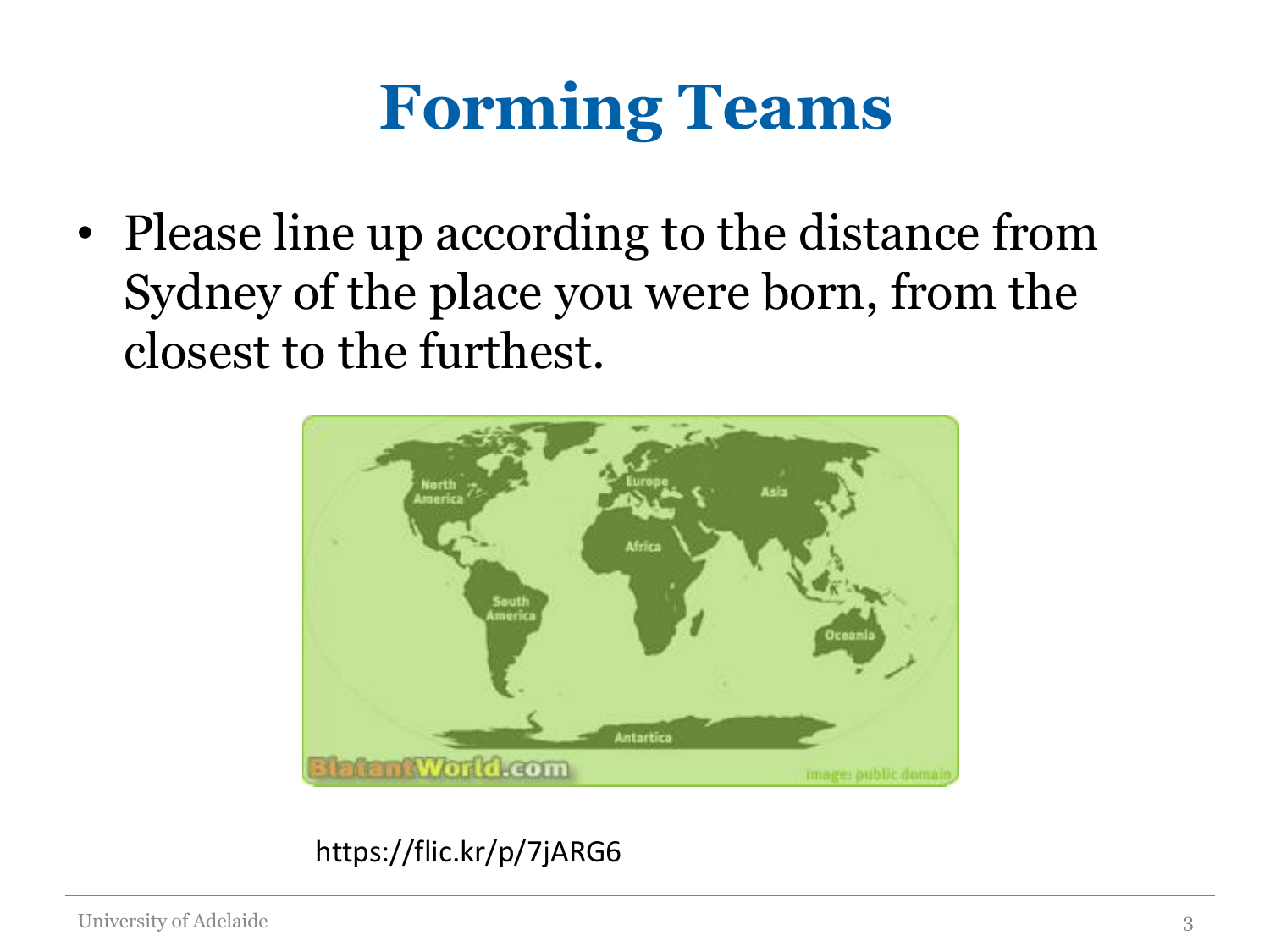

## Readiness Assurance

University of Adelaide 4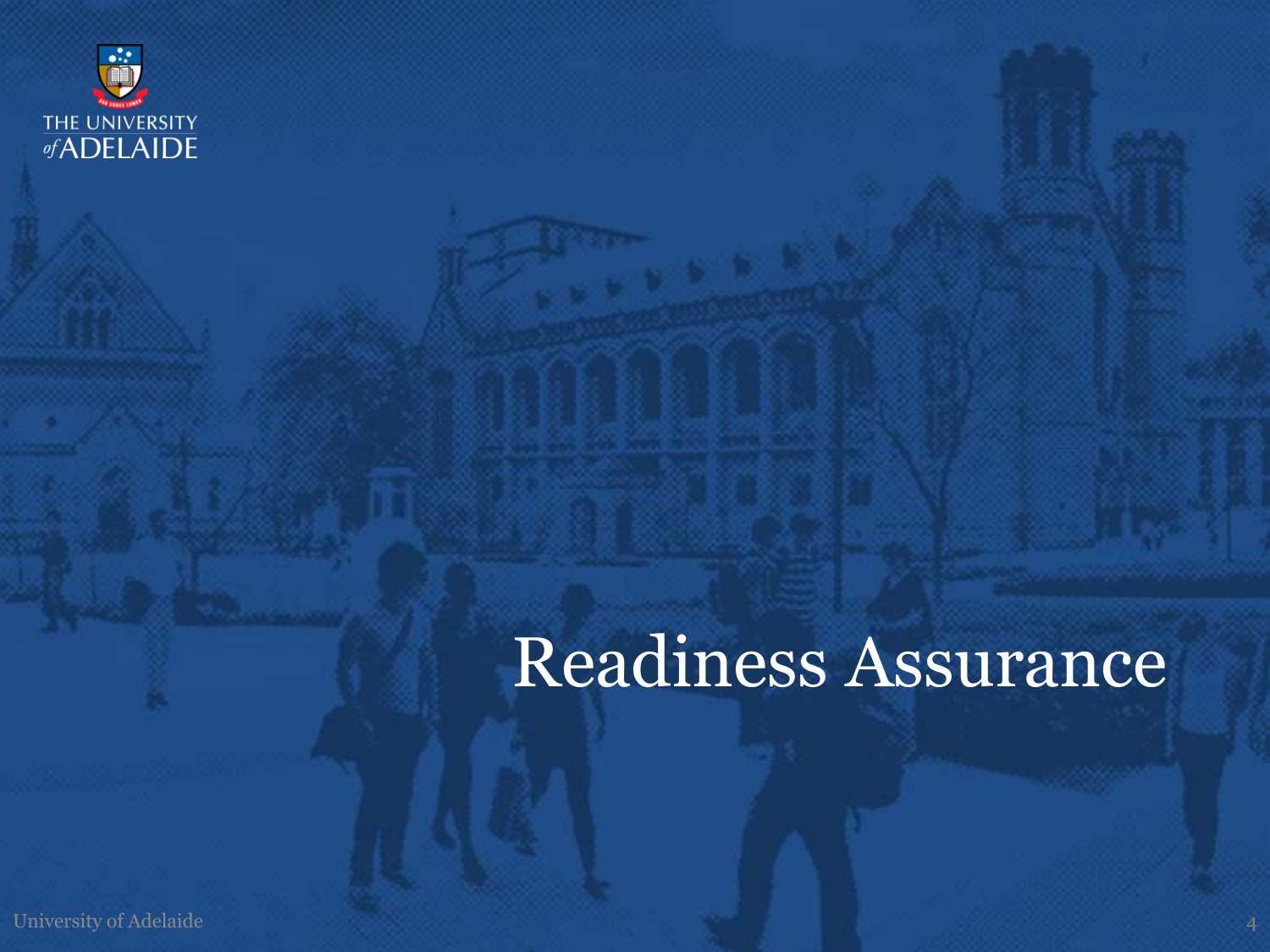## **Animal Welfare TBL**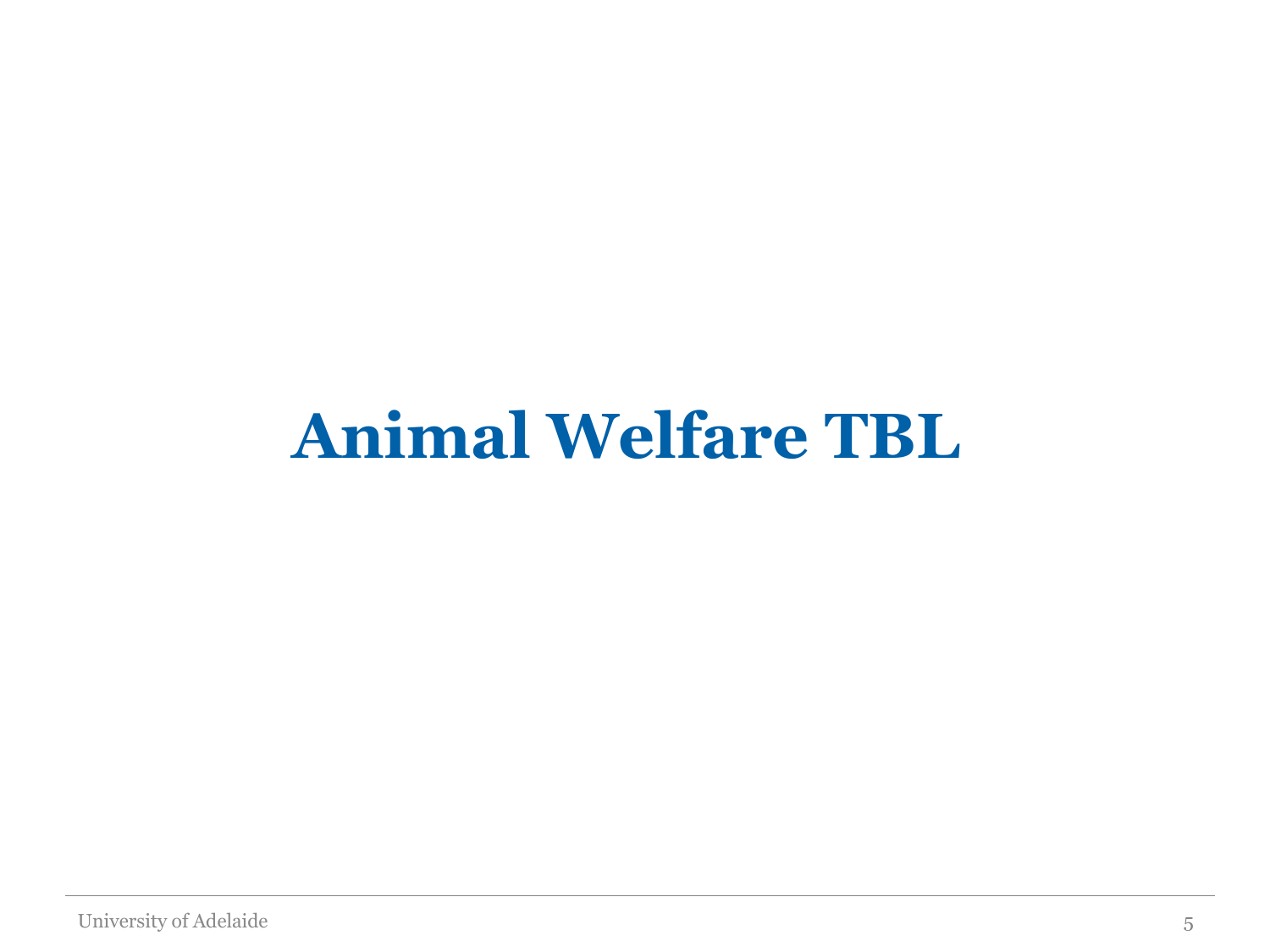## **Pre-reading**

### **Acta Veterinaria Scandinavica**



**Open Access** 

#### Oral presentation Understanding animal welfare David Fraser

Address: Animal Welfare Program, Faculty of Land and Food Systems, and W. Maurice Young Centre for Applied Ethics, University of British Columbia, 2357 Main Mall, Vancouver V6T 1Z4, Canada

Email: David Fraser - david.fraser@ubc.ca

from The role of the veterinarian in animal welfare. Animal welfare: too much or too little? The 21st Symposium of the Nordic Committee for Veterinary Scientific Cooperation (NKVet) Værløse, Denmark. 24-25 September 2007

University of Adelaide 6

Published: 19 August 2008

Acta Veterinaria Scandinavica 2008, 50(Suppl 1):S1 doi:10.1186/1751-0147-50-S1-S1

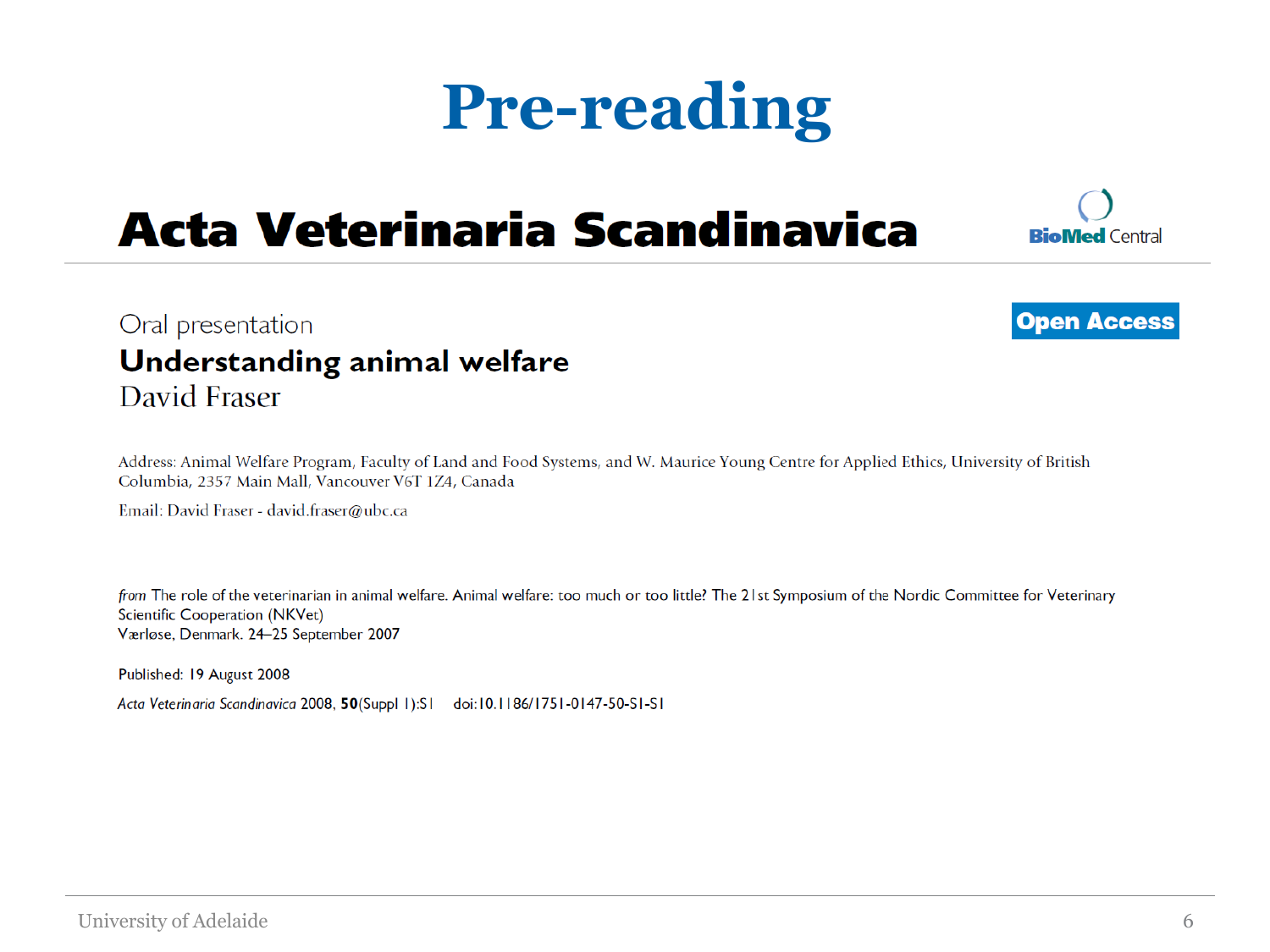## **Individual MCQs**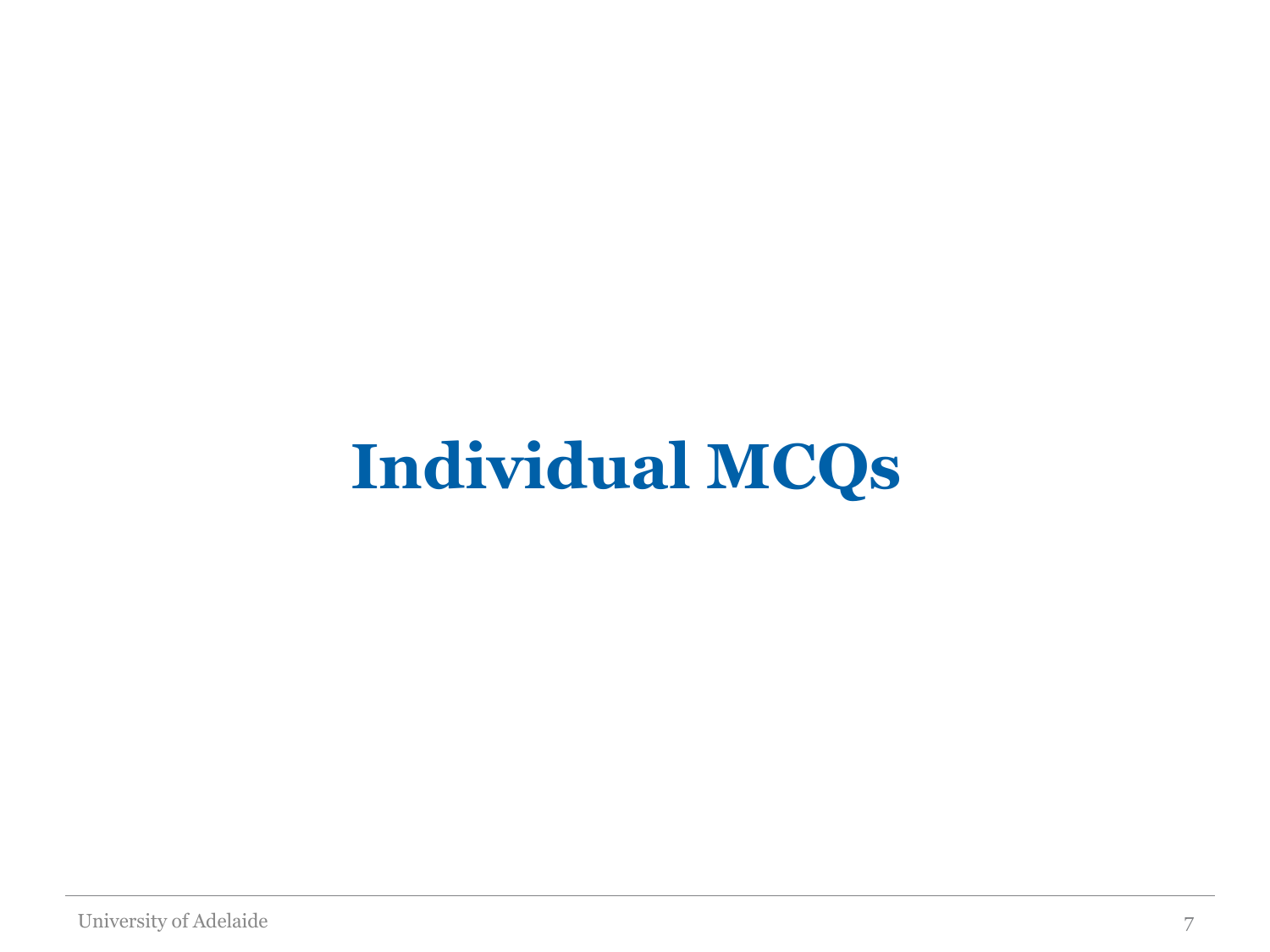## **Team MCQs**

- Scratch the answer you think is correct
	- $-1<sup>st</sup>$  time = 10
	- $-2^{\text{nd}}$  time = 5
	- $-3$ <sup>rd</sup> time = 3
	- $-4^{\text{th}}$  time = 1
	- $-5^{\text{th}}$  time = 0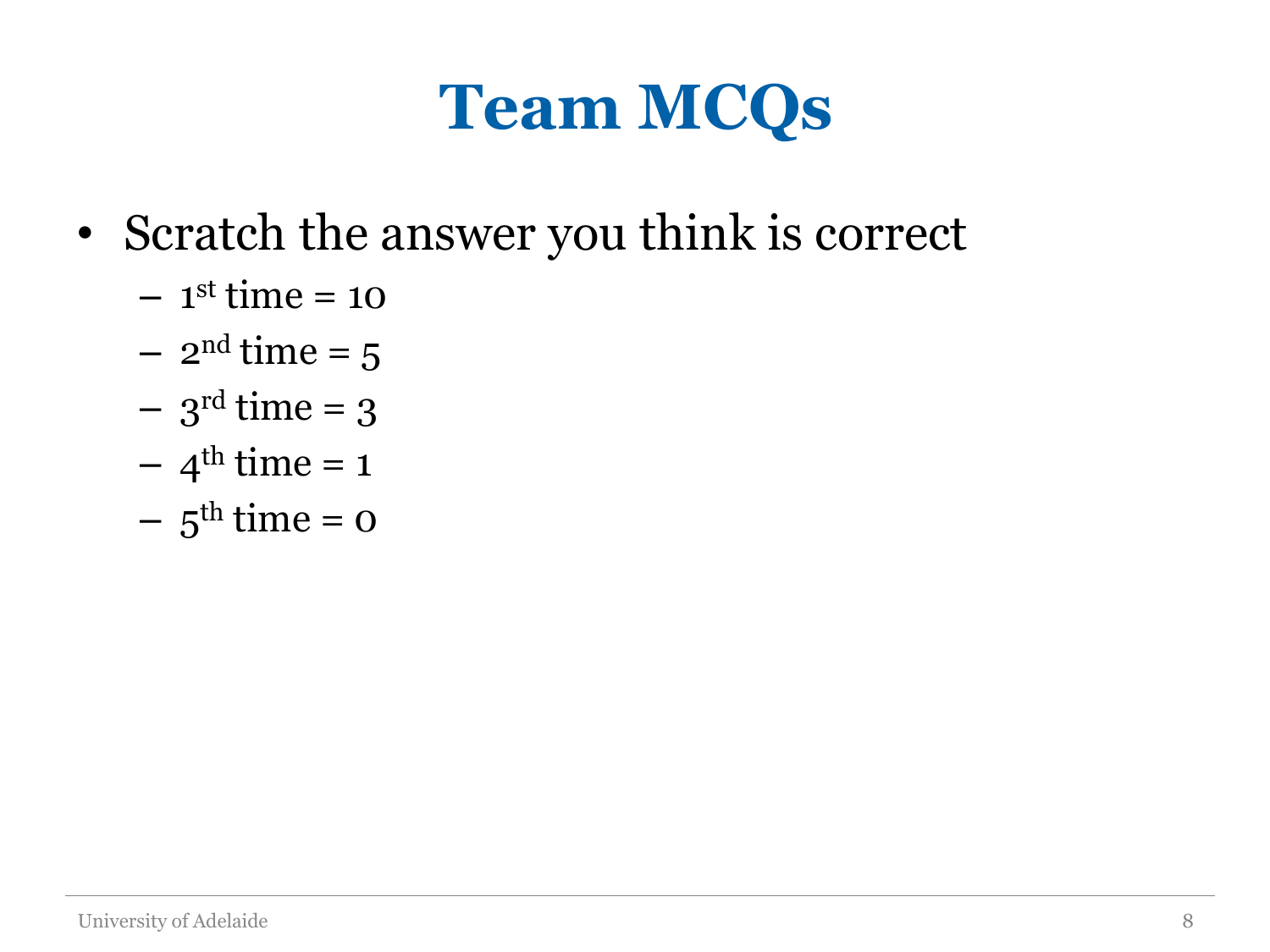## **Discussion of Answers**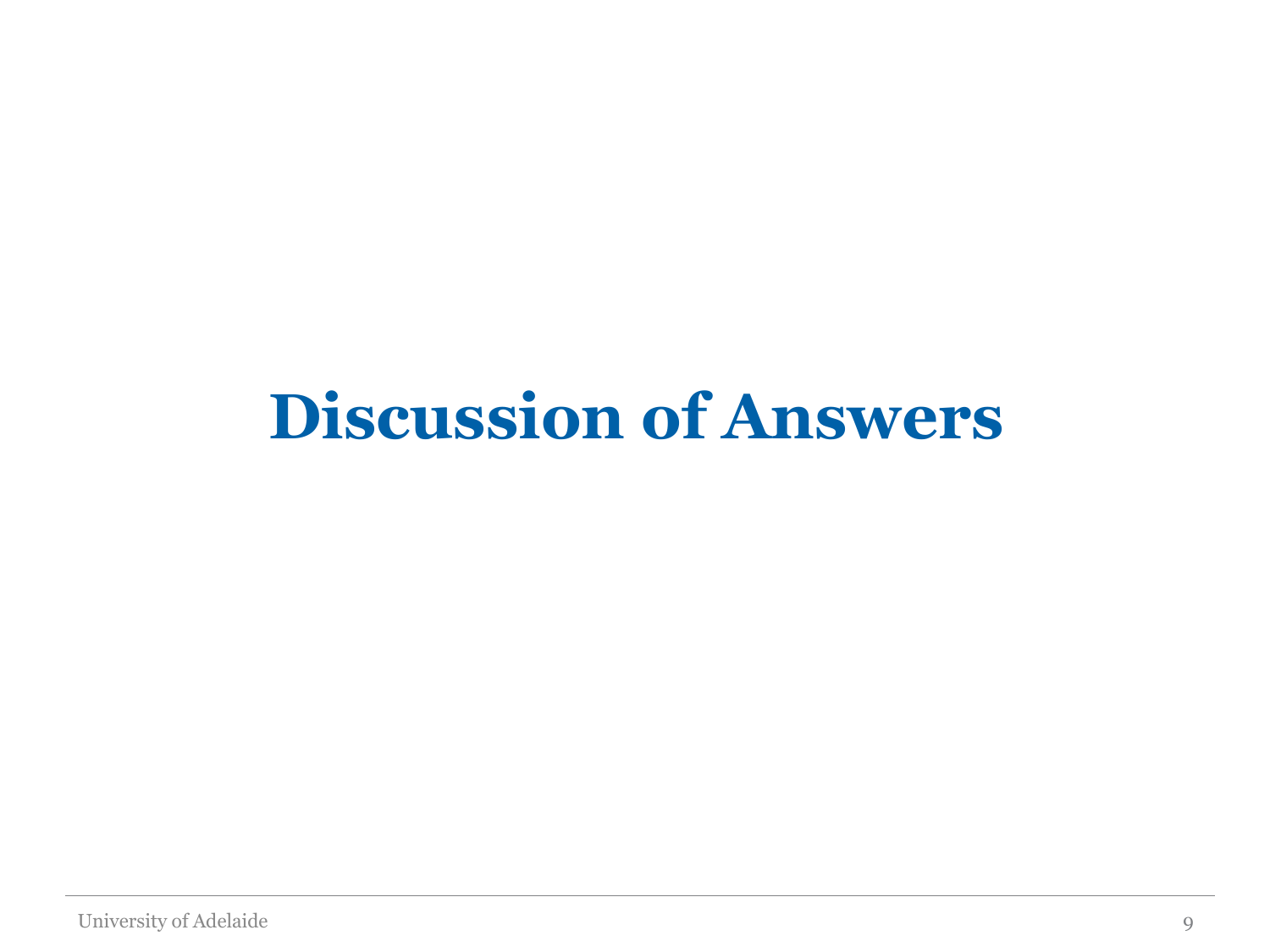**Q1 A scientist is measuring the level of welfare in an intensive piggery using a basic health and functioning conception of animal welfare. Which of the following is she most likely to measure?**

- A. Social hierarchies
- B. Time spent feeding
- C. Aggressive interactions
- D. Agonistic interactions
- E. Growth rate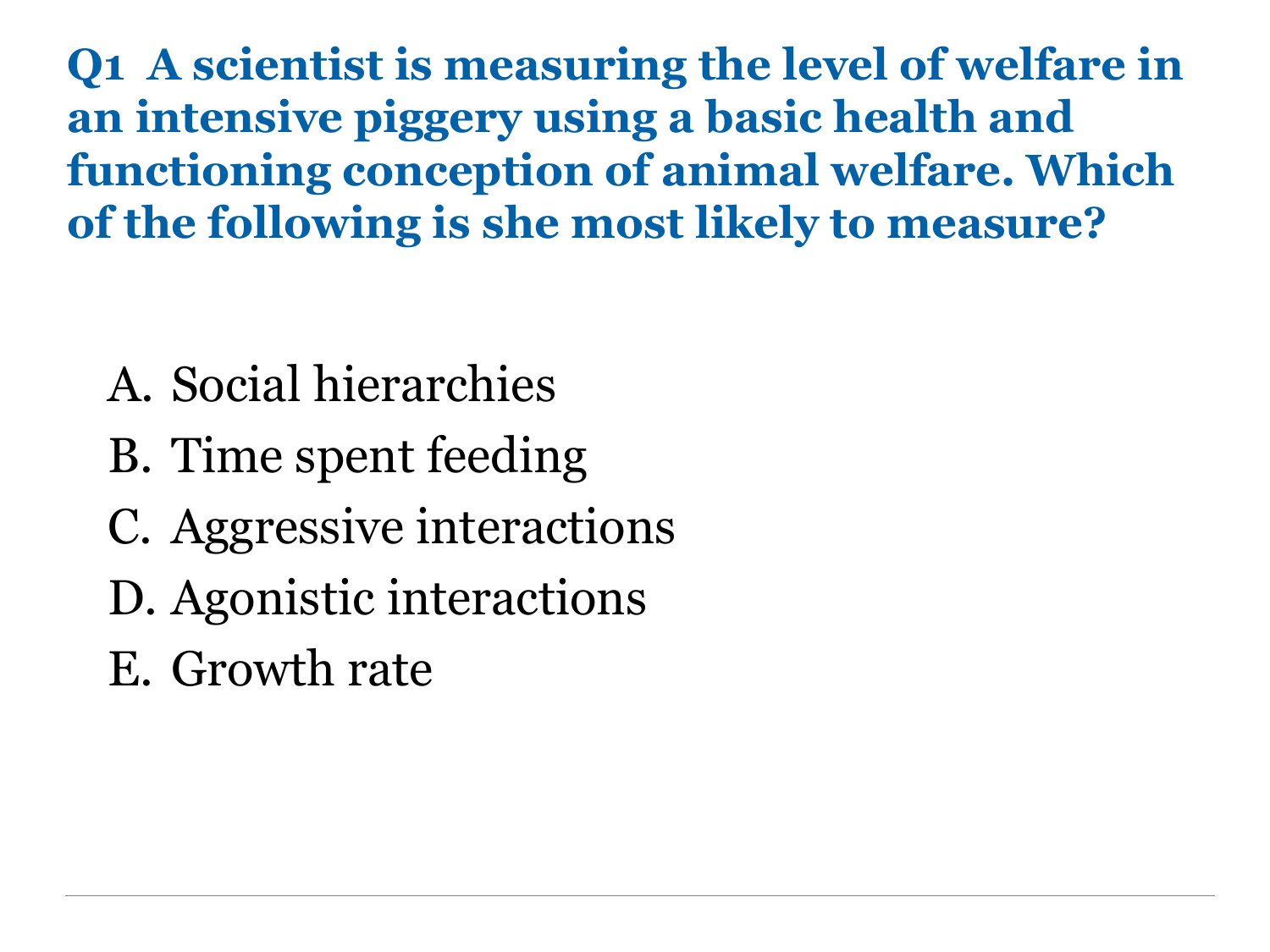#### **Q2 The system developed by Mellor and Reid to assess animal welfare is called the Five…**

- A. Realms
- B. Fields
- C. Dominions
- D. Domains
- E. Spheres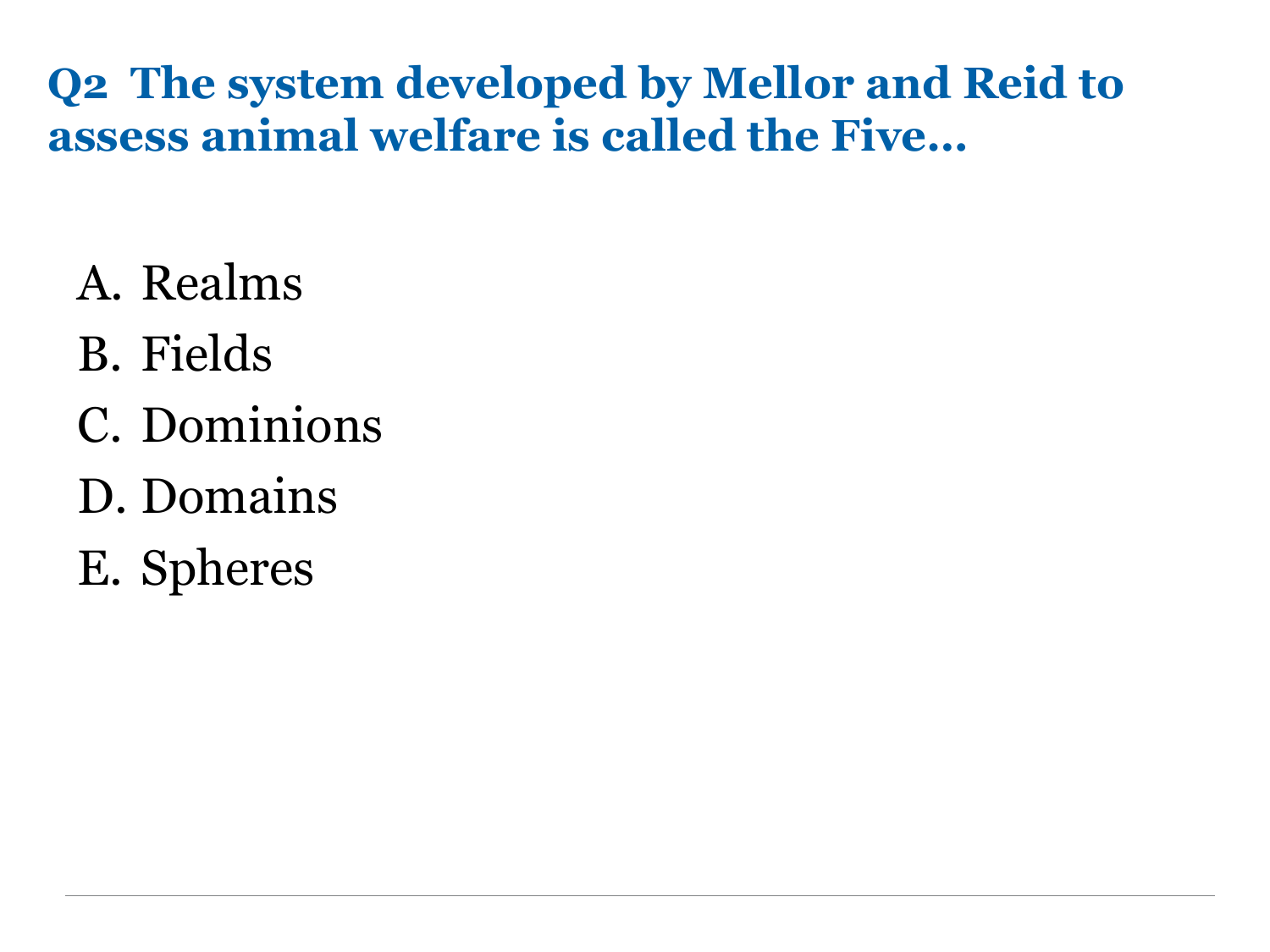**Q3 In 1997 the scientific committee of the EU made conclusions on the welfare of pigs kept in sow stalls. Which factor was most important in their conclusion serious welfare problems existed for sows 'even in the best stall-housing system'?** 

- A. Inability to walk, socialise or perform natural behaviours
- B. Negative public perceptions of confinement housing
- C. Aggression between sows kept in sow stalls
- D. Weight loss in sows kept in sow stalls
- E. High rates of disease in stall-housed sows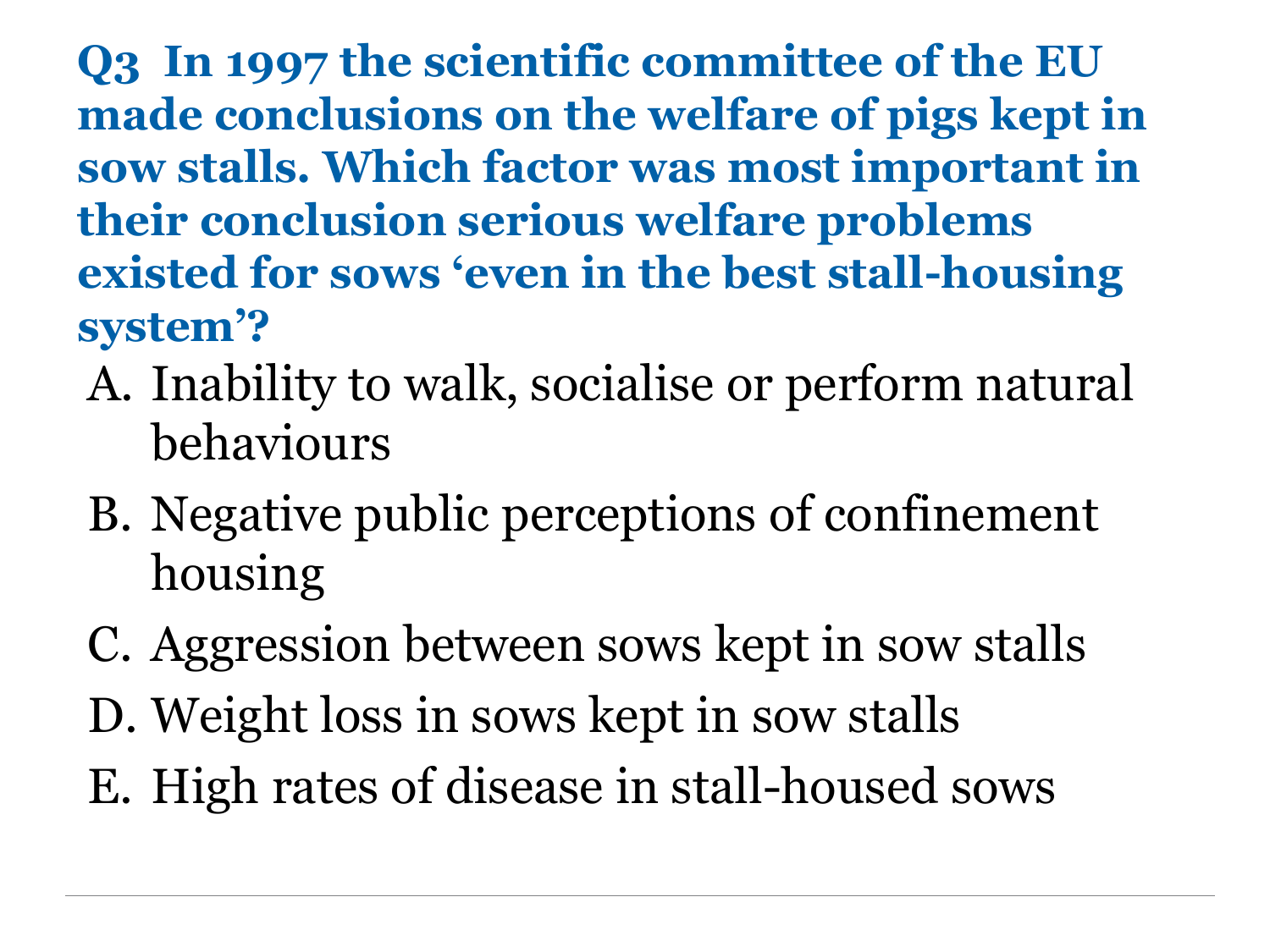#### **Q4 Which of the following is the best definition of an affective state in animals?**

- A. Emotions and other feelings that may be pleasant or unpleasant
- B. The capacity for feeling pain, hunger and thirst
- C. Emotions, such as fear, joy and happiness
- D. The capacity to feel happiness and joy
- E. Feelings, such as happiness, anxiety and distress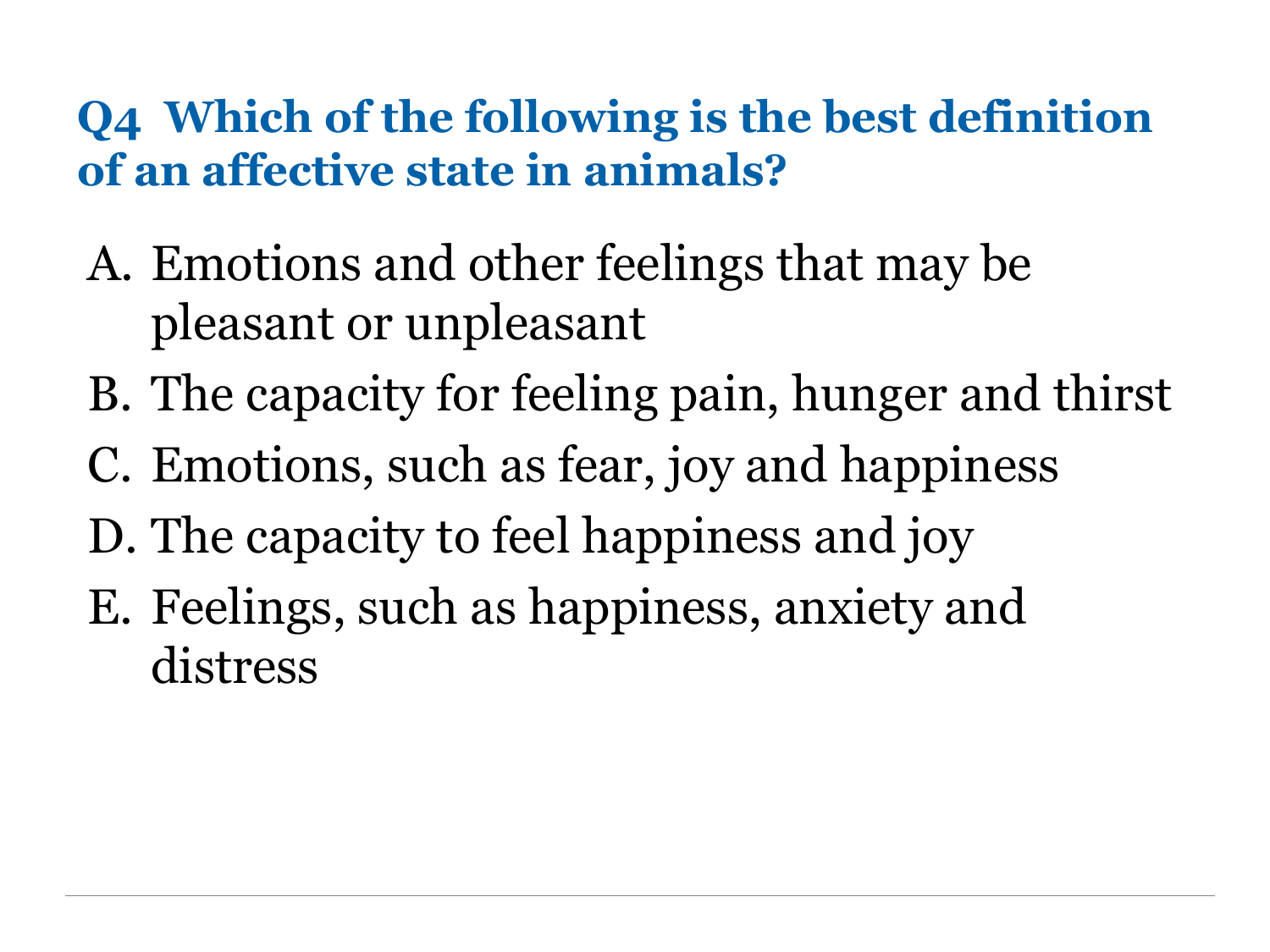**Q5 The world-view of the pro-industrialists following the Industrial Revolution was most likely to include which of the following statements?**

- A. Automation leads to an increased number of accidents
- B. Maximum productivity would not be achieved without healthy, happy workers
- C. Cities create problems as people have less contact with nature
- D. Repetitive work with machines leads to an erosion of human nature and moral character
- E. Change is inevitable but it does not always lead to progress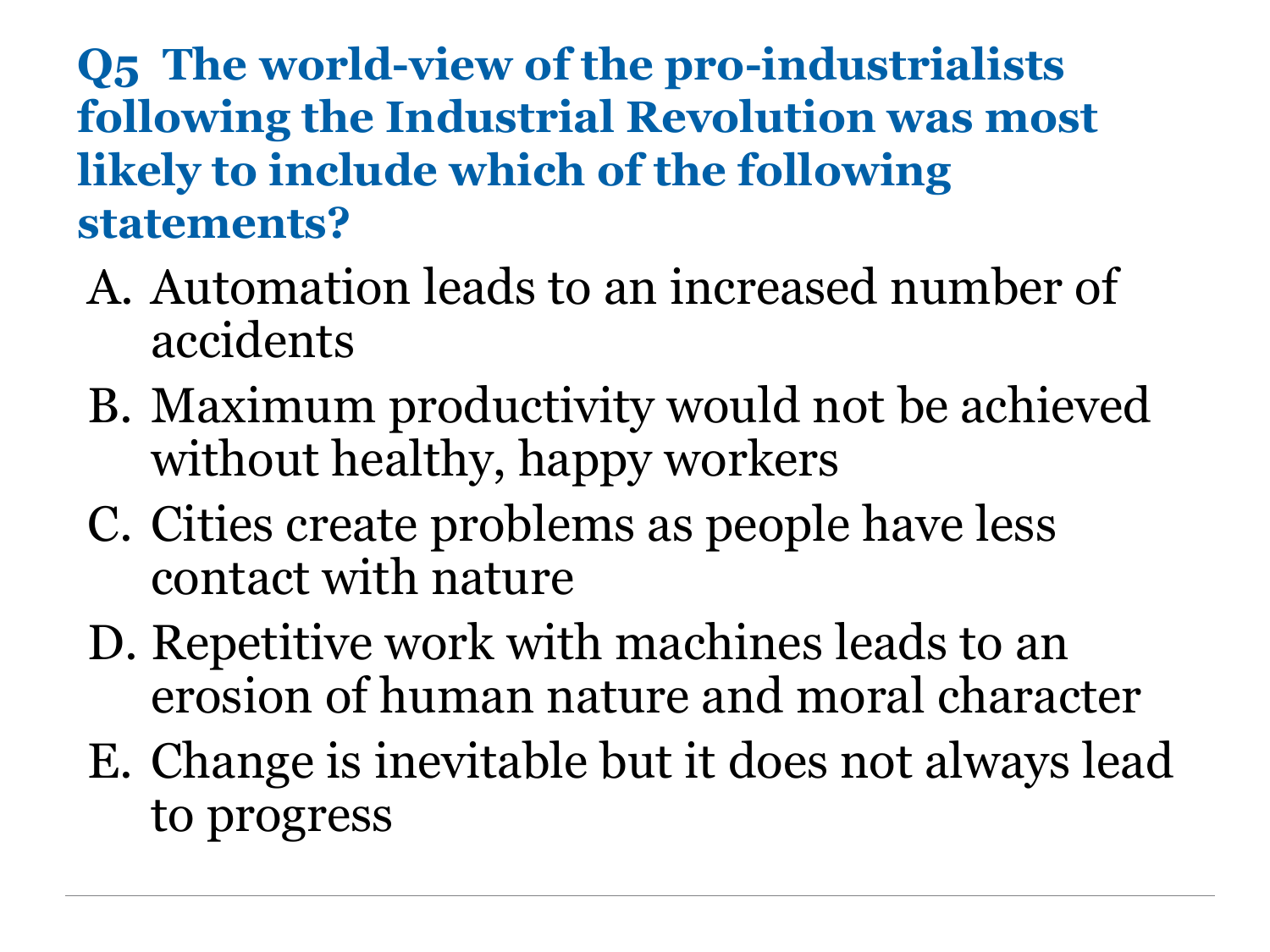**Q6 Which of the following housing types for layer hens would be preferable if you used a 'Natural Living' definition of animal welfare?**

- A. Enriched cage
- B. Battery cage
- C. Barn system
- D. Free range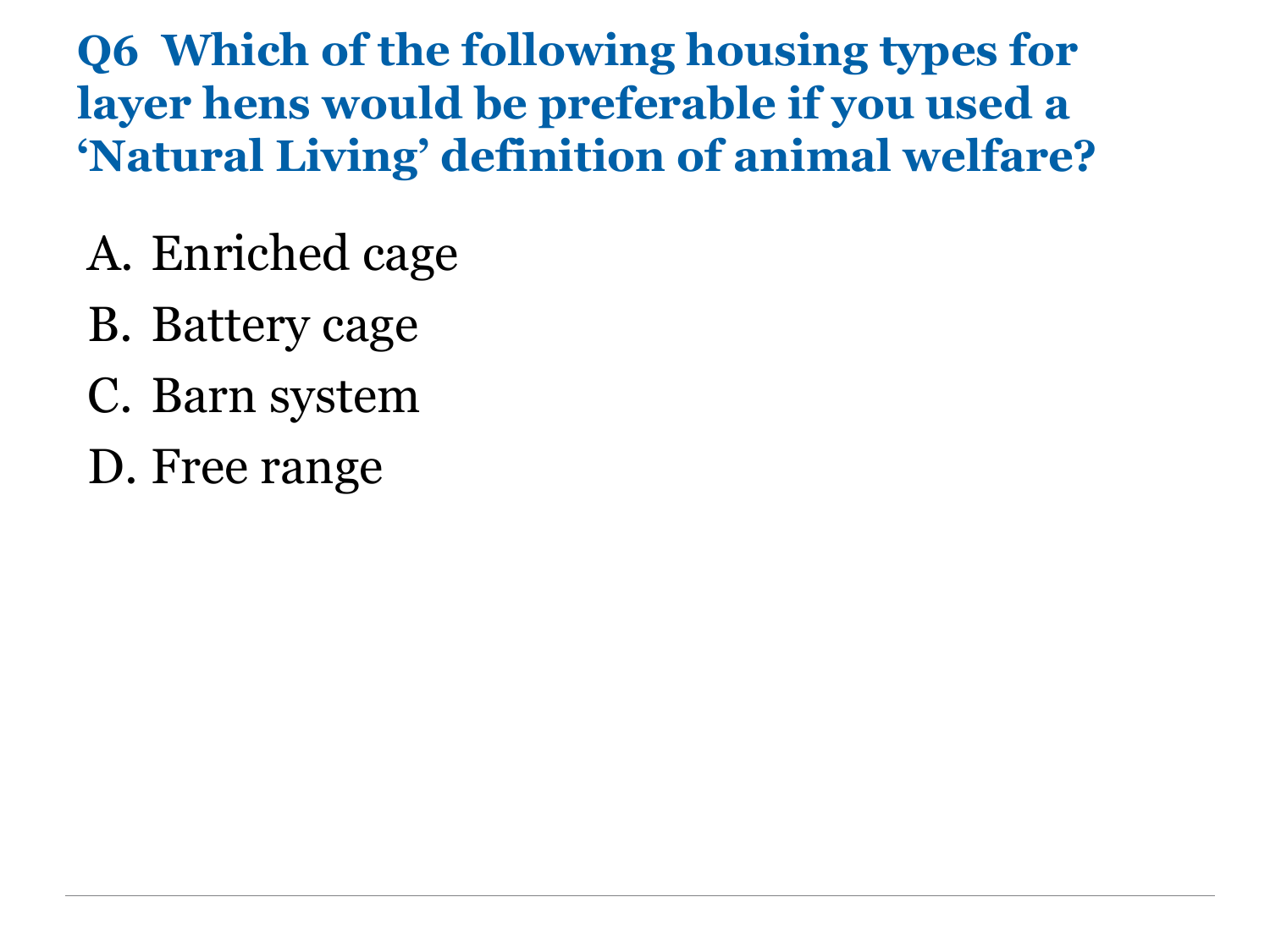#### **Q7 What is the main reason people argue when they use different conceptions of animal welfare?**

- A. The 3 conceptions can conflict
- B. Affective states cannot be measured
- C. Biological measures are too variable
- D. They have different definitions of 'naturalness'
- E. Animal behaviour is difficult to interpret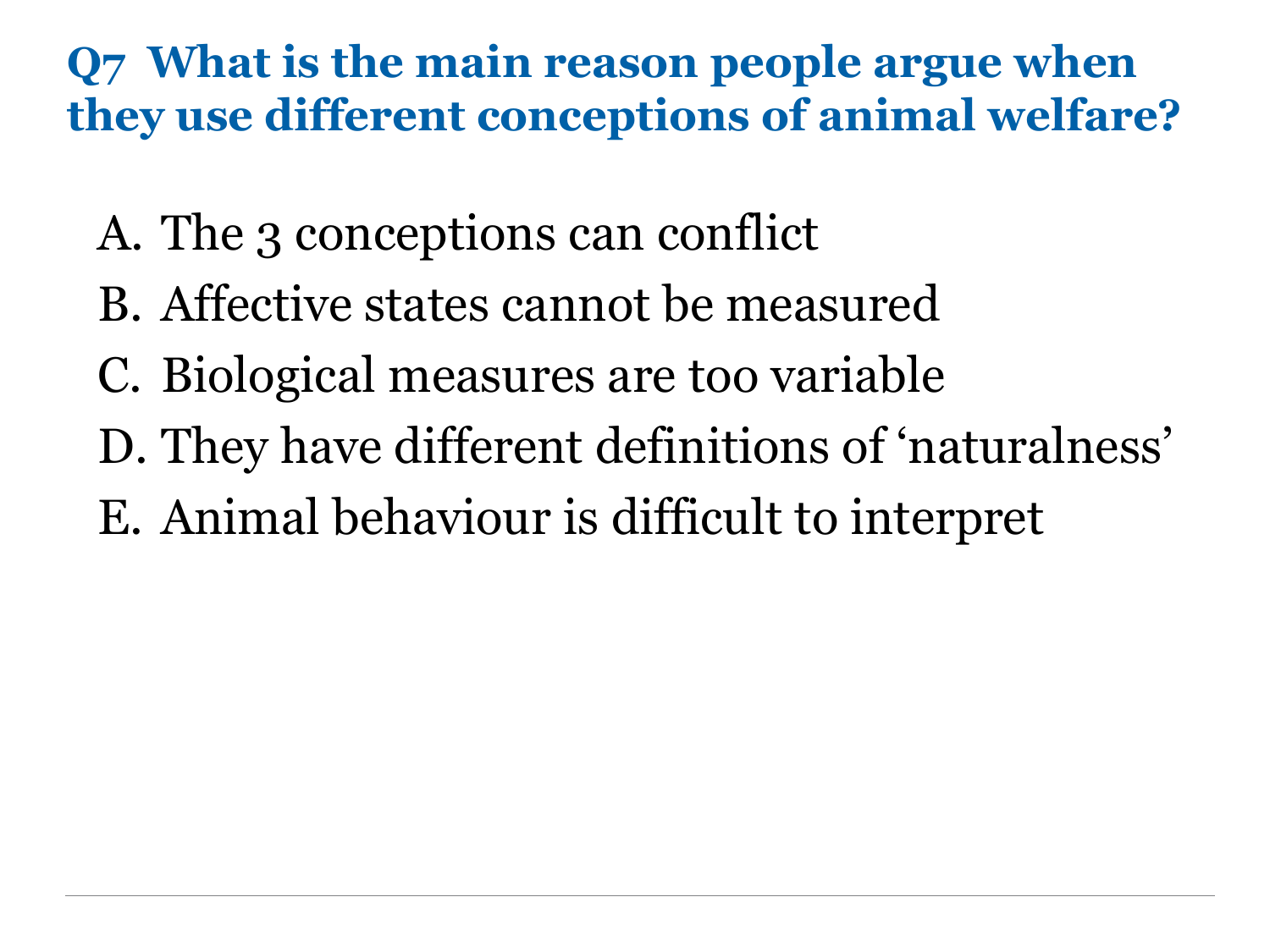**Q8 Who wrote 'Animal Machines', the first major criticism of confinement systems in agriculture?**

- A. Ruth Harrison
- B. Bernard Rollin
- C. Peter Singer
- D. John Webster
- E. Astrid Lindgren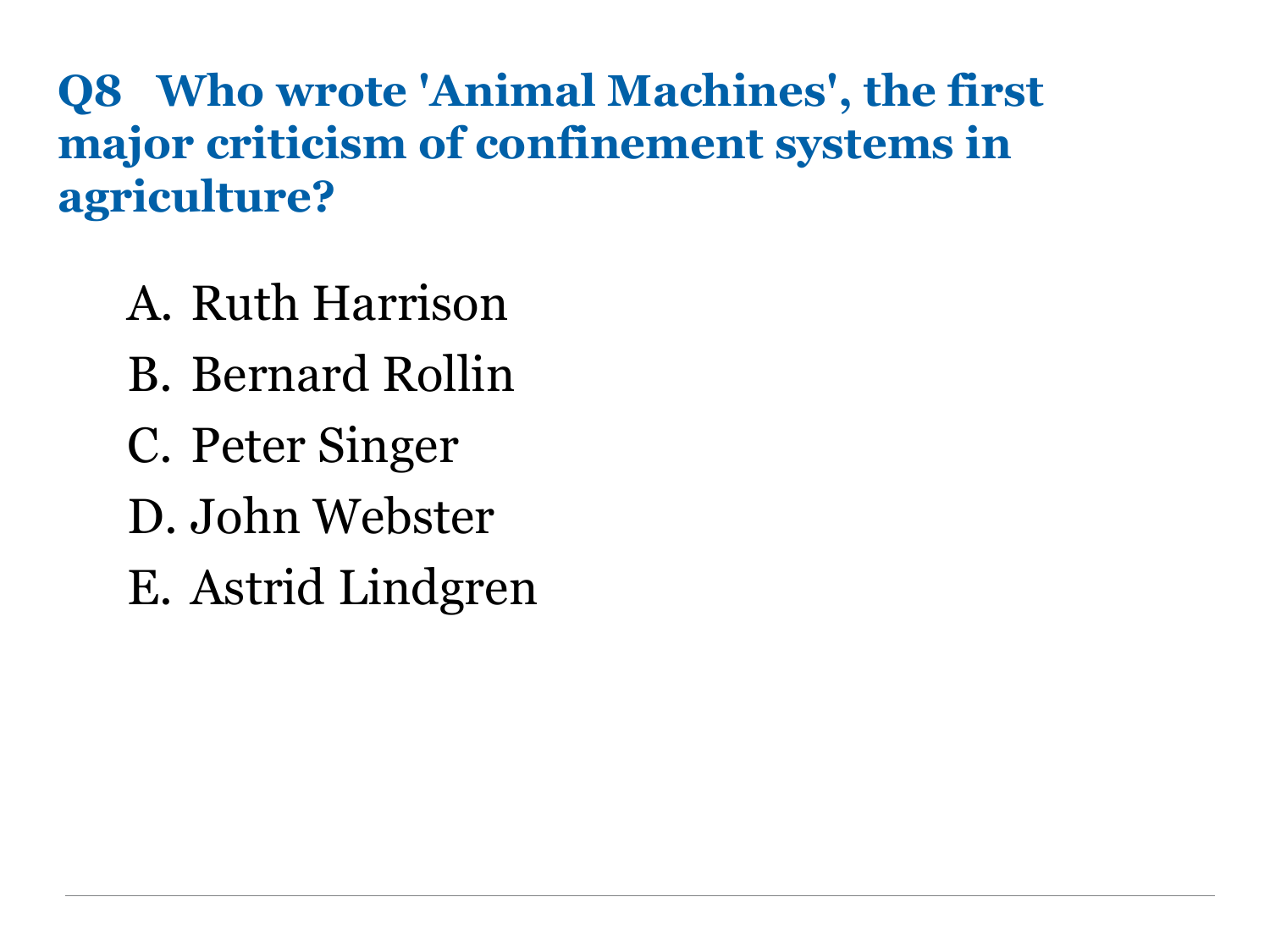**Q9 Which factor determining a 'good life' for animals would be emphasized by people following a Romantic/Agrarian world-view?**

- A. High levels of productivity
- B. Low levels of neonatal mortality
- C. Low levels of disease
- D. Clean and hygienic housing
- E. Access to the outdoors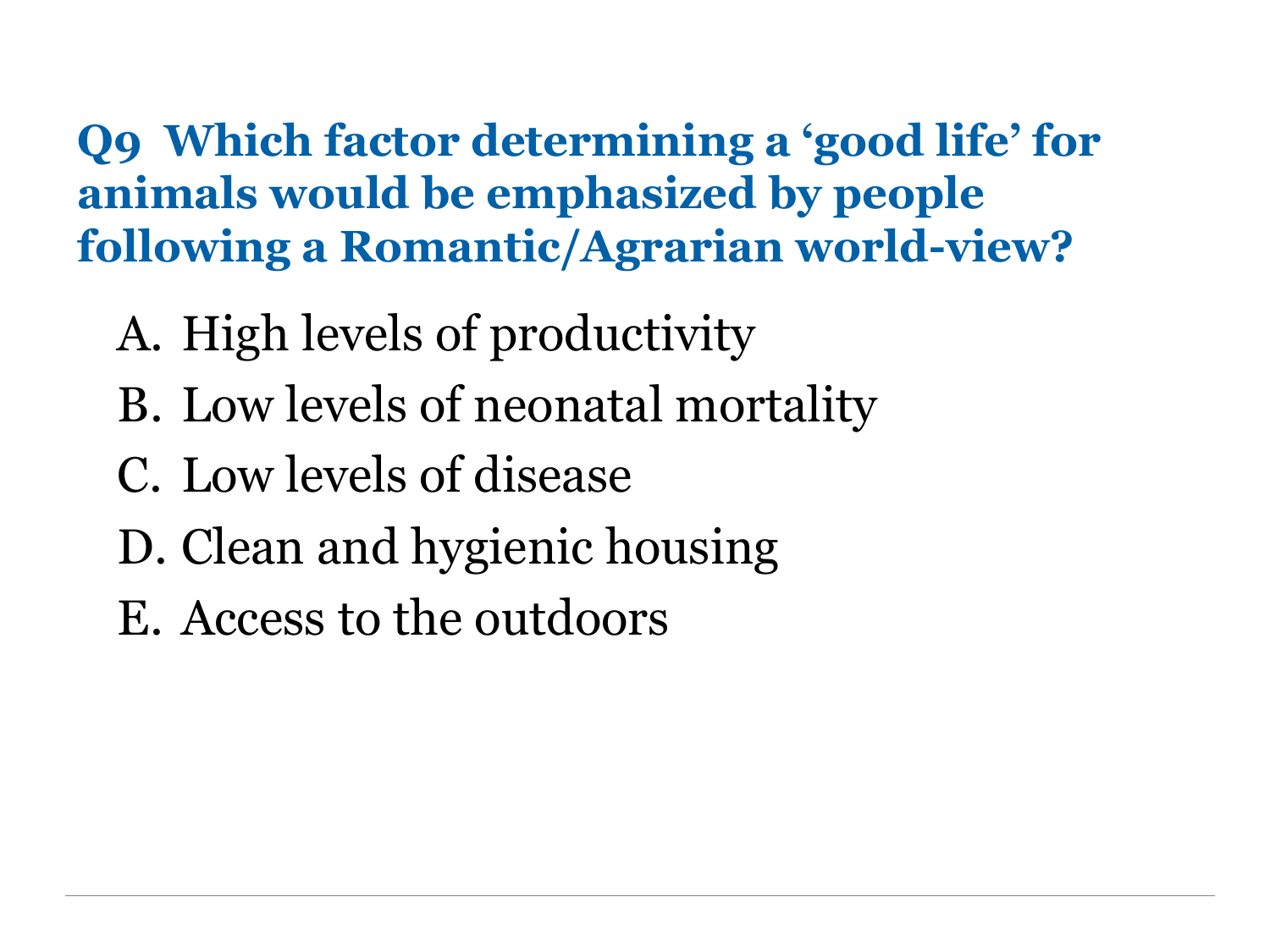#### **Q10 Which of the following studies uses only the basic health and functioning concept of animal welfare?**

- A. Time spent foraging in polar bears kept in different zoos
- B. Piglet mortality in sows in free range systems versus in farrowing crates
- C. Grooming behaviour in dairy calves fed from a teat several times versus once a day
- D. Aggressive behaviour in dogs kept in a shelters with/without toys
- E. Dust bathing in layer birds kept in cages of different designs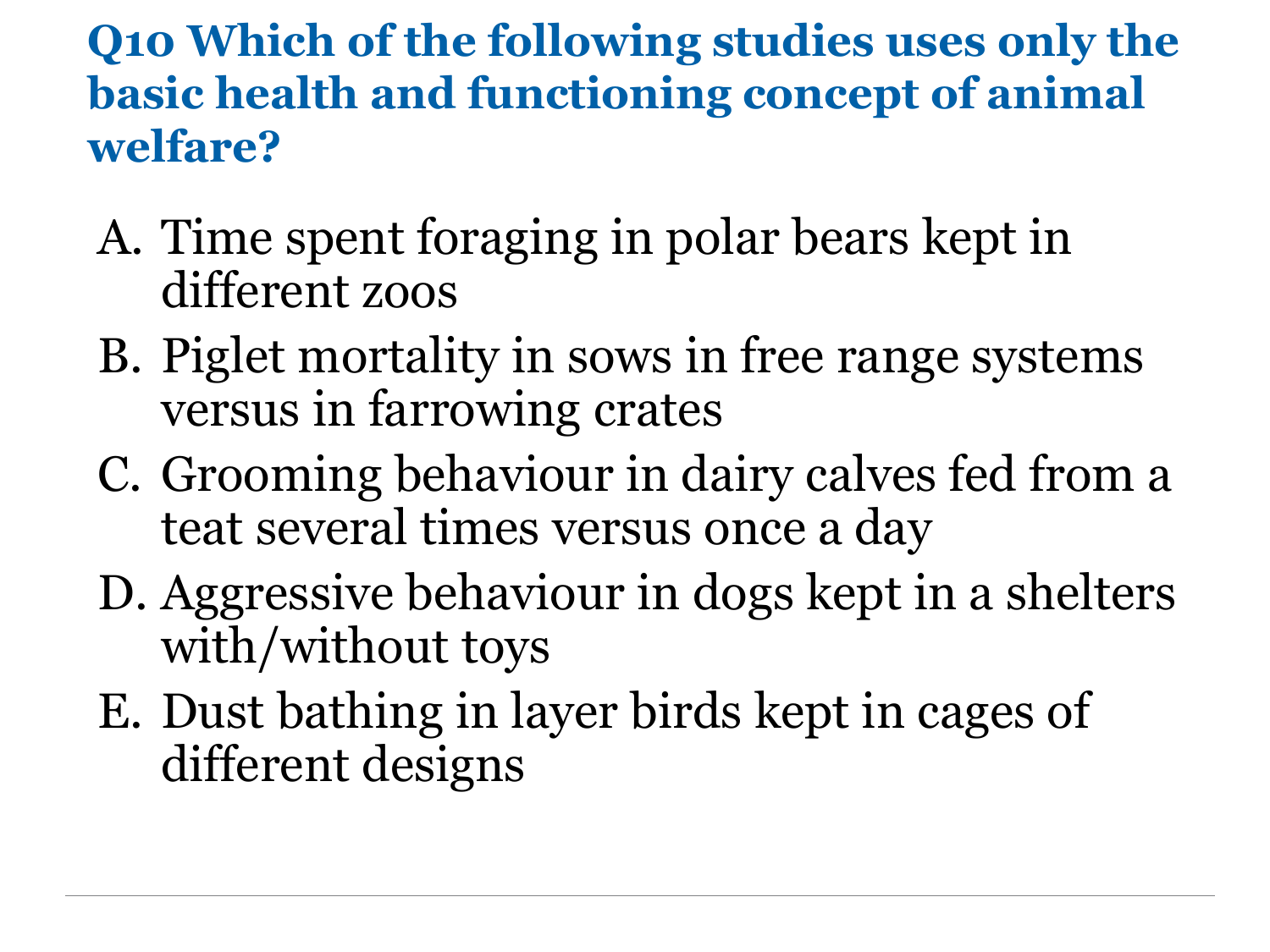## **Benefits of an MCW reader**

| Instructor:       |                                                 |                | <b>Total Possible:</b> | 10               |                  | <b>Average:</b>       | 5.9              | 58.97%       |             |
|-------------------|-------------------------------------------------|----------------|------------------------|------------------|------------------|-----------------------|------------------|--------------|-------------|
| <b>Exam Name:</b> |                                                 |                | <b>Highest Score:</b>  |                  |                  | 90.00% <b>Median:</b> |                  | 60.00%       |             |
| <b>Exam Date:</b> | Thursday, 20 August 2015                        |                | <b>Lowest Score:</b>   |                  |                  | 0.00% KR20:           | 0.5977476        |              |             |
|                   | Correct responses are shown in bold and italics |                |                        |                  |                  | <b>Blanks</b>         | <b>Multiples</b> | Pt. Biserial | Disc. Index |
| Q1                | A(8, 6.84%)                                     | B (15, 12.82%) | C(10, 8.55%)           | D(8, 6.84%)      | $E(75, 64.10\%)$ | $\mathsf{X}$          | X                | 0.46         | 0.81        |
| Q2                | A (0, 0.00%)                                    | B (5, 4.27%)   | C(4, 3.42%)            | D (106, 90.60%)  | $E(0, 0.00\%)$   | x                     |                  | 0.31         | 0.29        |
| Q <sub>3</sub>    | A (102, 87.18%)                                 | B (9, 7.69%)   | $C(2, 1.71\%)$         | $D(0, 0.00\%)$   | $E(2, 1.71\%)$   | $\mathsf{X}$          |                  | 0.17         | 0.2         |
| Q4                | A (81, 69.23%)                                  | B (19, 16.24%) | C(6, 5.13%)            | D(3, 2.56%)      | E(6, 5.13%)      | x                     |                  | 0.35         | 0.62        |
| Q5                | $A(0, 0.00\%)$                                  | B (70, 59.83%) | C(6, 5.13%)            | D(21, 17.95%)    | E (18, 15.38%)   | $\mathsf{x}$          |                  | 0.28         | 0.76        |
| Q6                | A (5, 4.27%)                                    | B (0, 0.00%)   | C(8, 6.84%)            | D (103, 88.03%)  | $E(2, 1.71\%)$   | X.                    | X                | 0            |             |
| Q7                | A (65, 55.56%)                                  | B (14, 11.97%) | C(3, 2.56%)            | D(25, 21.37%)    | E(9, 7.69%)      | X.                    | X                | 0.34         | 0.75        |
| Q8                | A (44, 37.61%)                                  | B (16, 13.68%) | C(25, 21.37%)          | D(16, 13.68%)    | E (14, 11.97%)   | x                     |                  | 0.21         | 0.79        |
| Q9                | A (9, 7.69%)                                    | B (6, 5.13%)   | C(11, 9.40%)           | $D(13, 11.11\%)$ | E (78, 66.67%)   | <b>X</b>              | X                | 0.3          | 0.68        |
| Q10               | A (9, 7.69%)                                    | B (73, 62.39%) | C (21, 17.95%)         | D(5, 4.27%)      | E (7, 5.98%)     | x                     |                  | 0.22         | 0.59        |
|                   |                                                 |                |                        |                  |                  |                       |                  |              |             |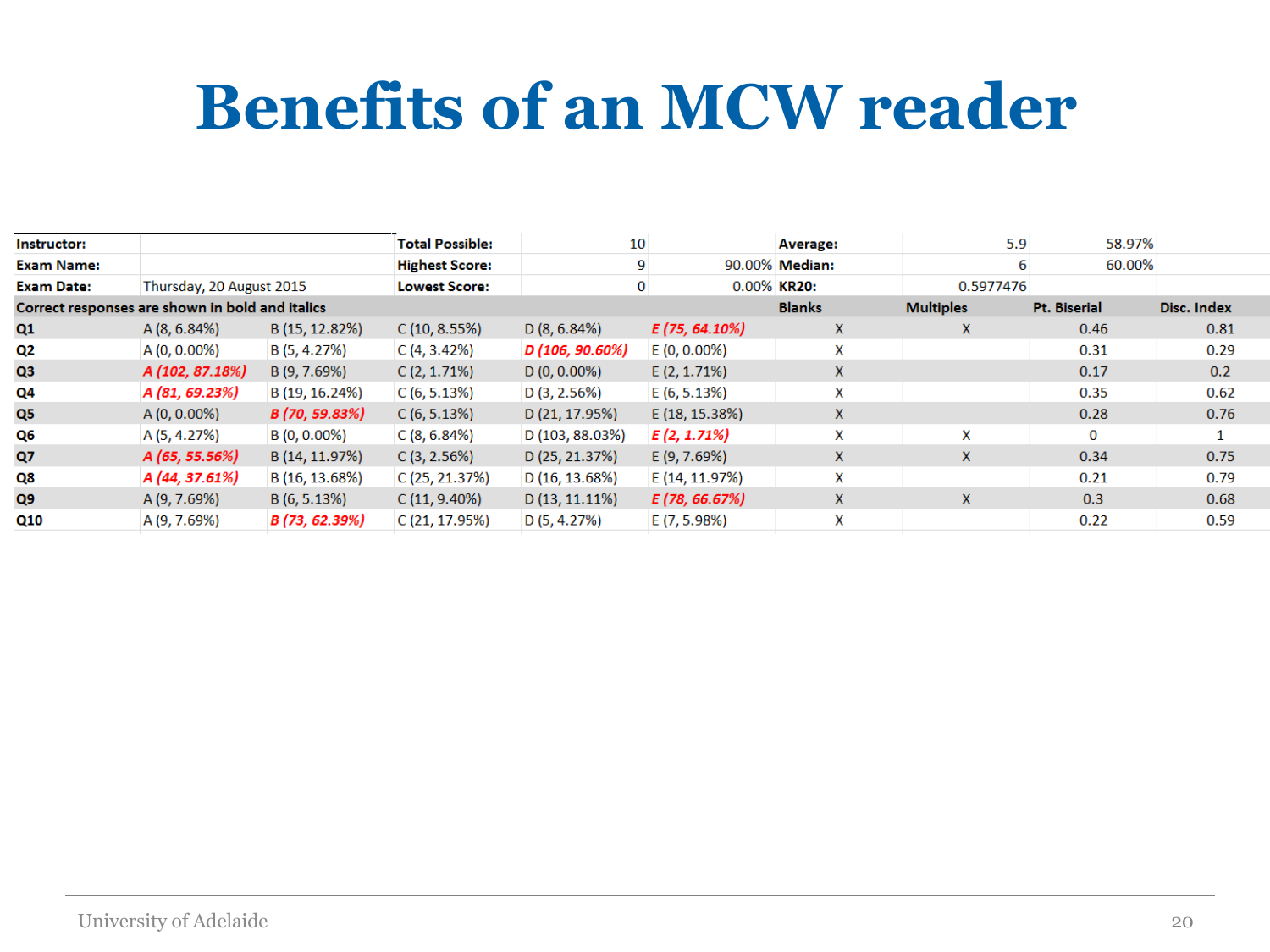

# **APPLICATION ACTIVITIES**

University of Adelaide 21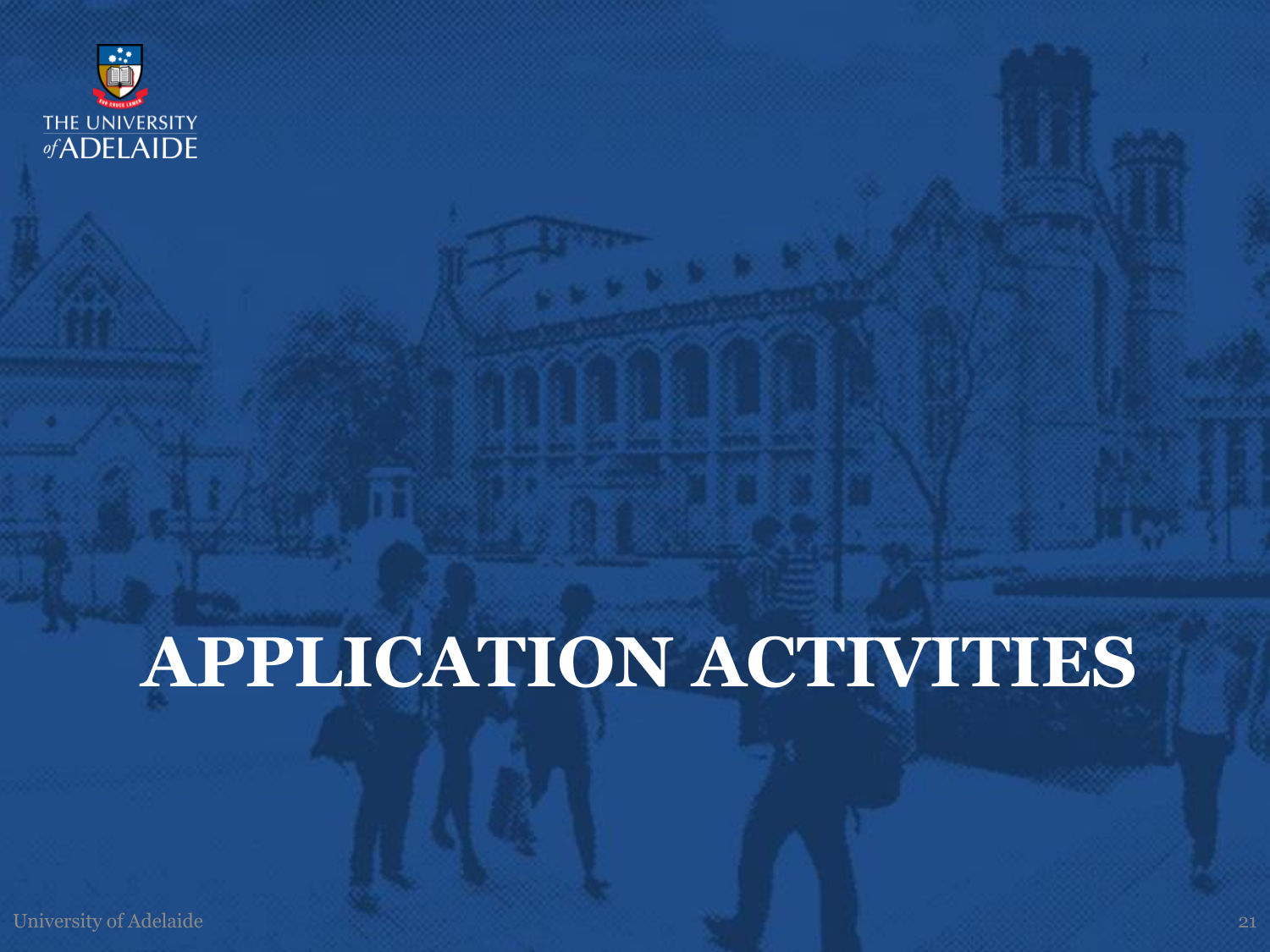

#### Sea World polar bear Henry celebrates first birthday on Gold Coast





Autoplay ON OFF Video feedback Video settings

#### **[Henry celebrates](http://www.brisbanetimes.com.au/queensland/sea-world-polar-bear-henry-celebrates-first-birthday-on-gold-coast-20140509-zr8a9.html)**

 $\mathbf{1}$ 

#### Henry celebrates first birthday

Sea World polar bear Henry is like "a child on a lot of red cordial" as he celebrates his first birthday with some special treats on Friday.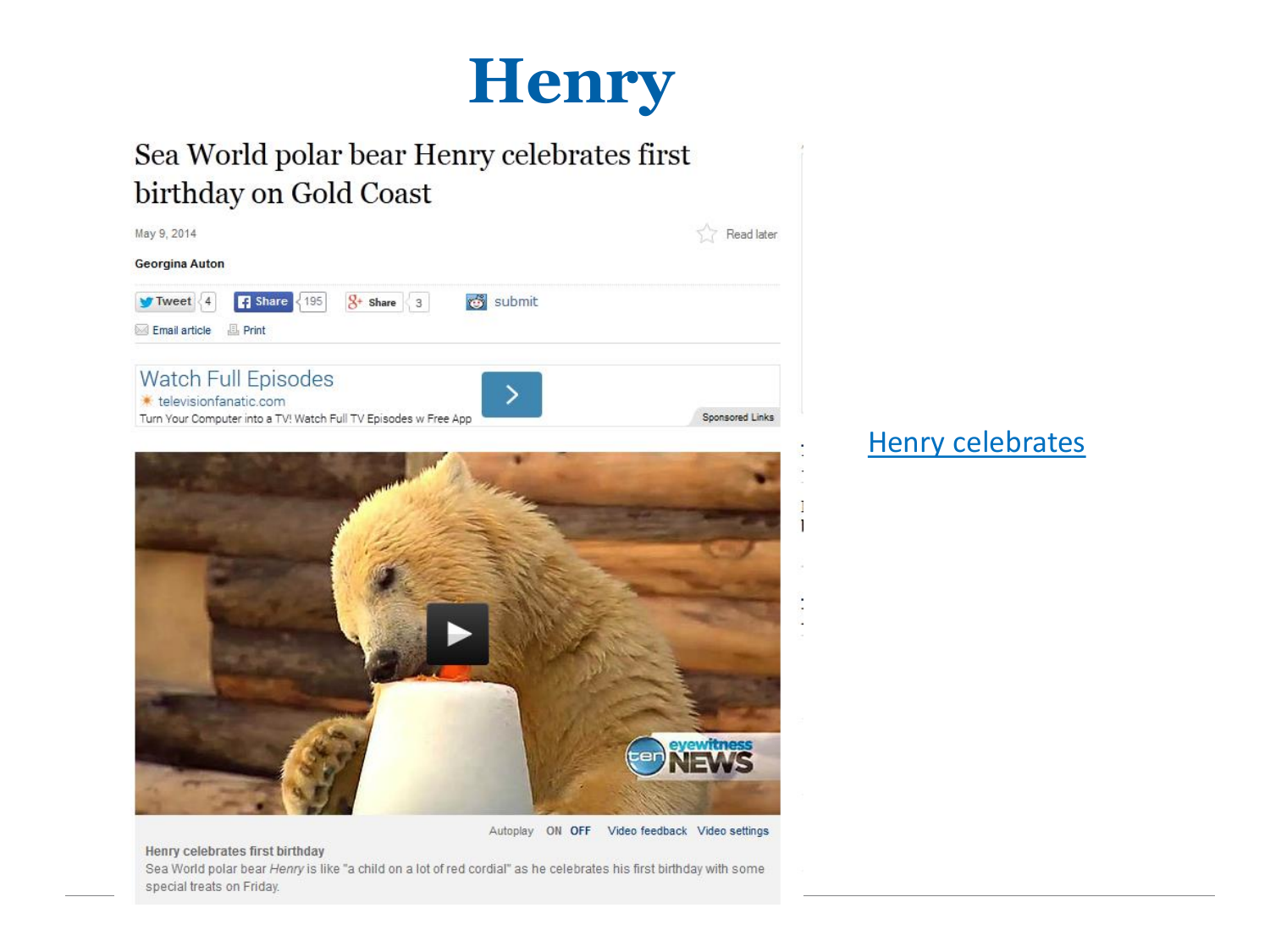**Q1. For Henry the polar bear score his level of welfare according to the three different conceptions of animal welfare (basic functioning, affective state and natural state). For each conception score the level from 1= the worst possible welfare to 10= the best possible welfare.** 

- A: 1 or 2
- B: 3 or 4
- C: 5 or 6
- D: 7 or 8
- E: 9 or 10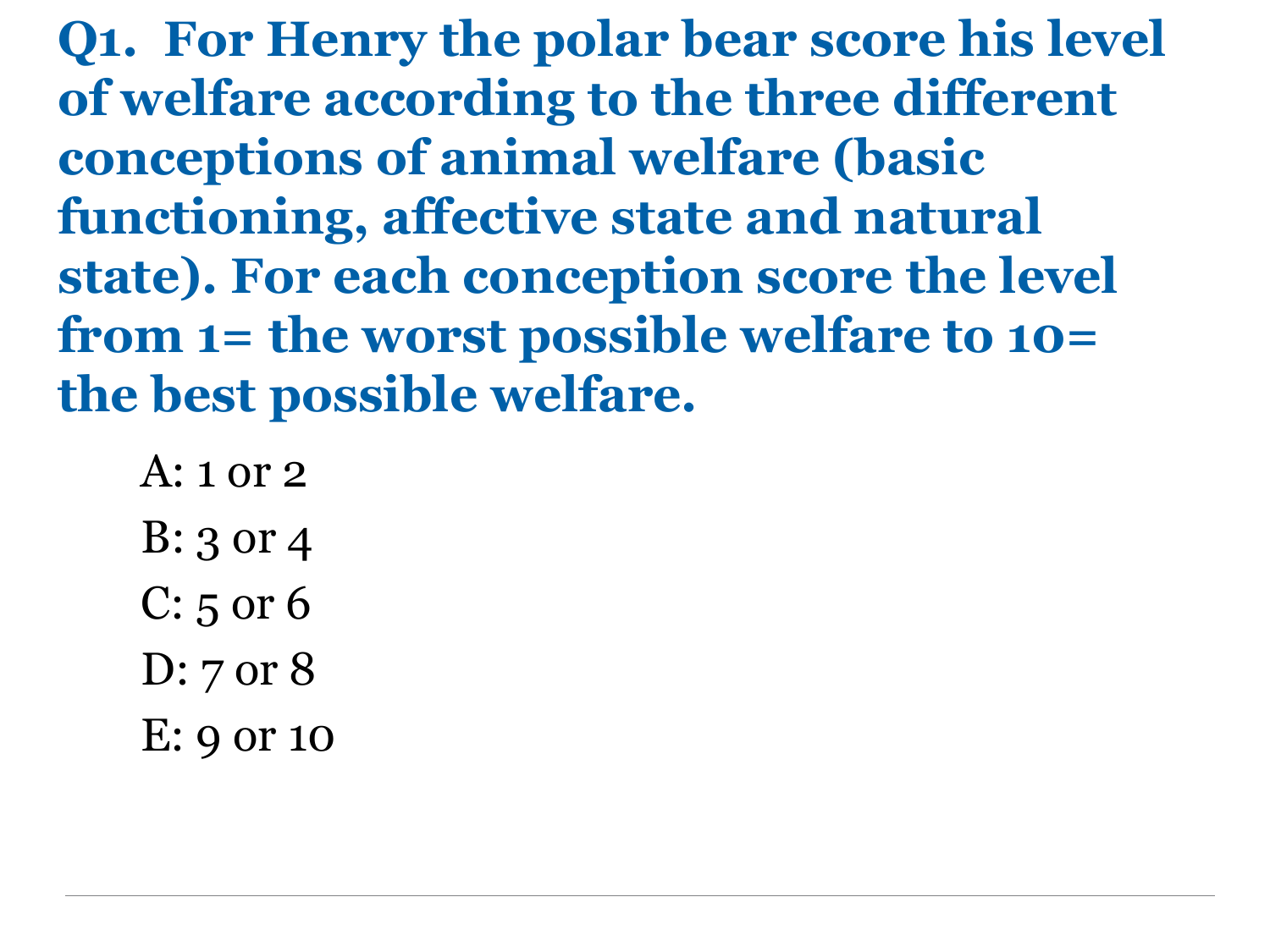**Q2. As a team you need to reach consensus on what you believe is the overall level of animal welfare for Henry the polar bear. Again score the level of animal welfare from 1= the worst possible welfare to 10= the best possible welfare.**

- A: 1 or 2
- B: 3 or 4
- C: 5 or 6
- D: 7 or 8
- E: 9 or 10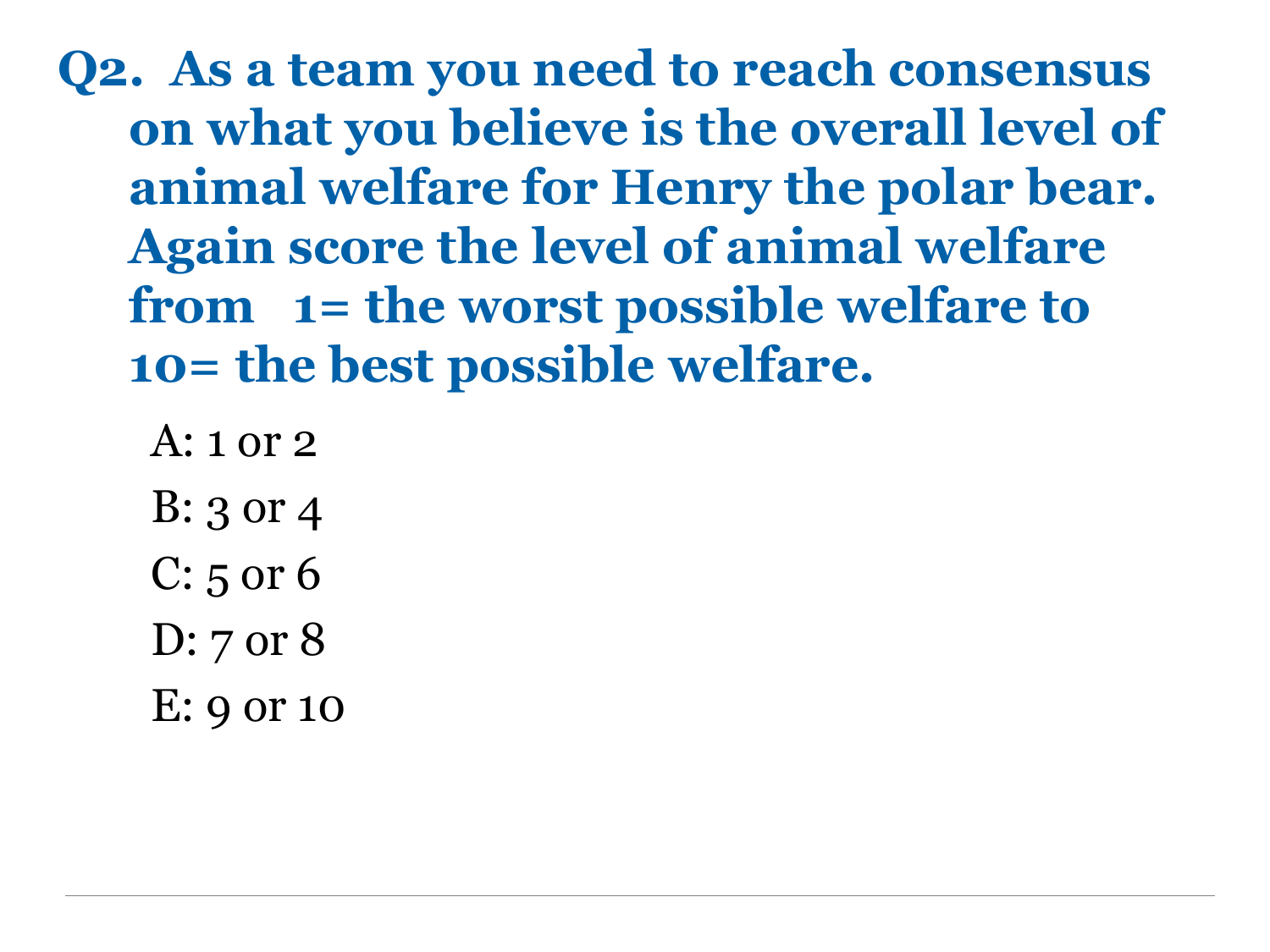### **Q3. A person is scoring the overall level of animal welfare in a sheep feedlot from 1 (worst) to 10 (best). Which of the following would influence their score the most?**

- A. The conception of animal welfare they believe is most important
- B. The majority of the sheep having a high body condition score
- C. High levels of intestinal parasitism measured in the sheep faeces
- D. Observation of a high number of aggressive encounters between sheep
- E. Compliance with the industry standards for stocking density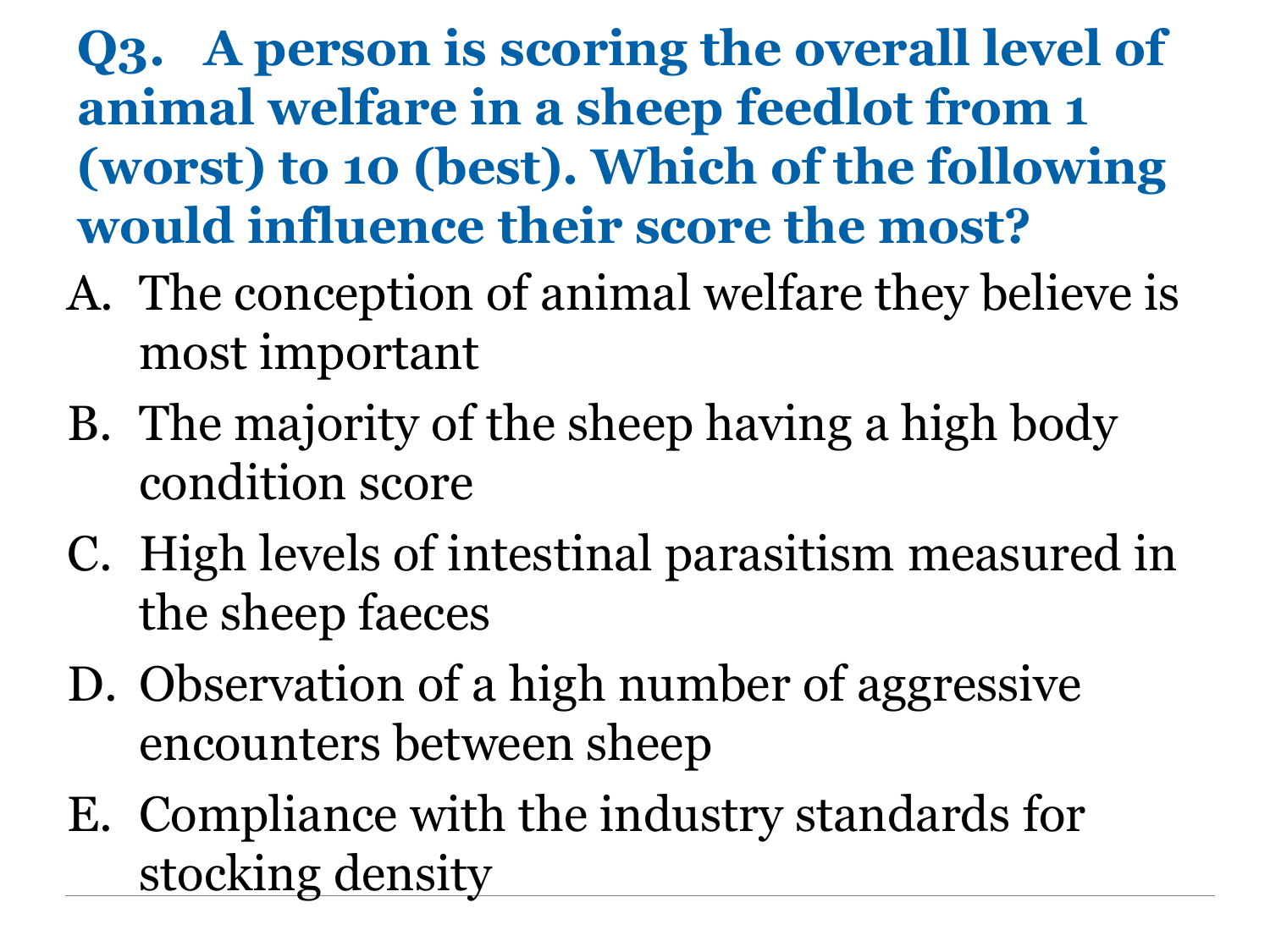

## How can you use this?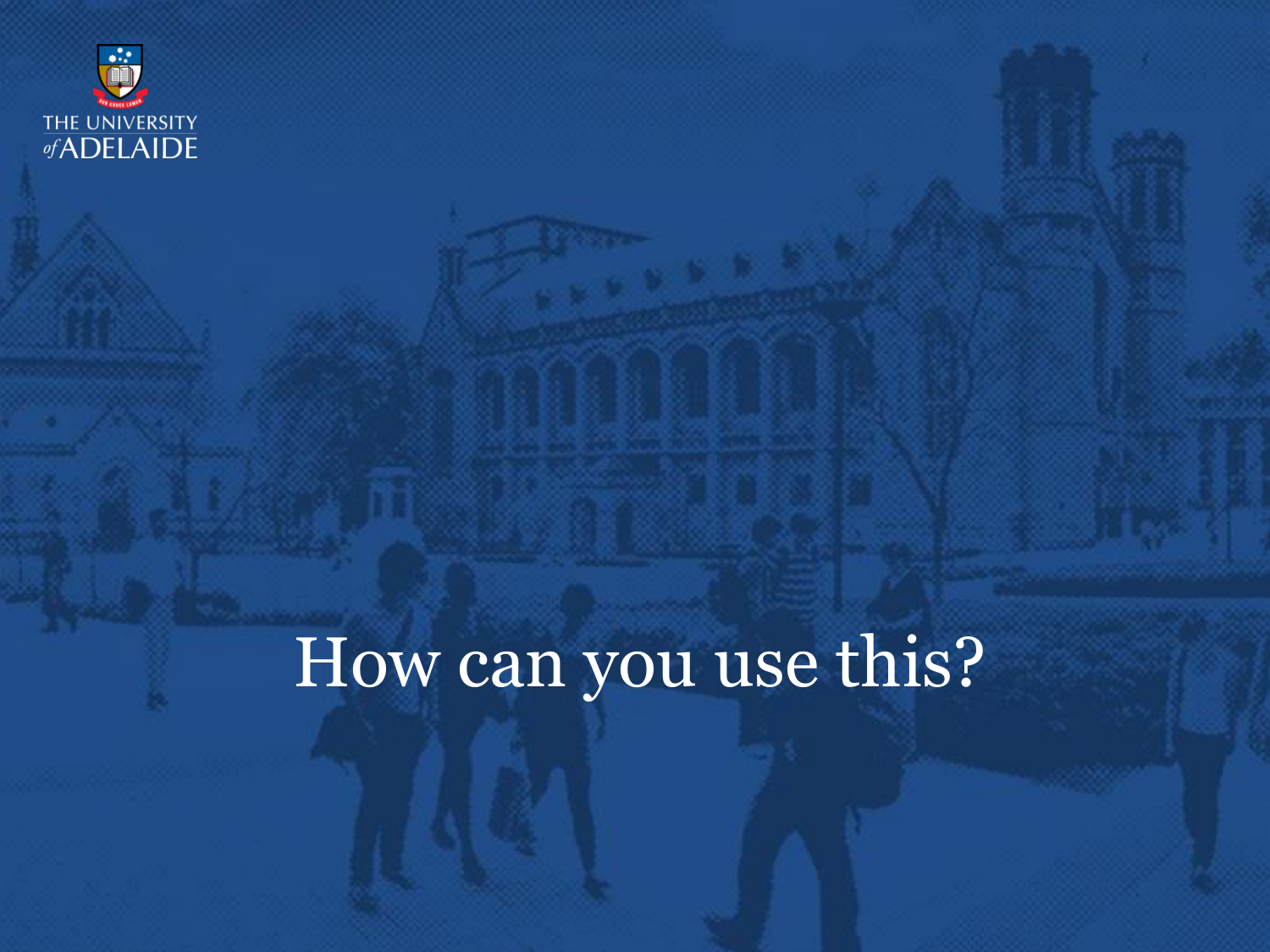## **Suggestions**

- Even without using full-blown TBL parts can be modified
	- Our online resources make great application activities
	- You can use these to replace some lectures, or in tutorials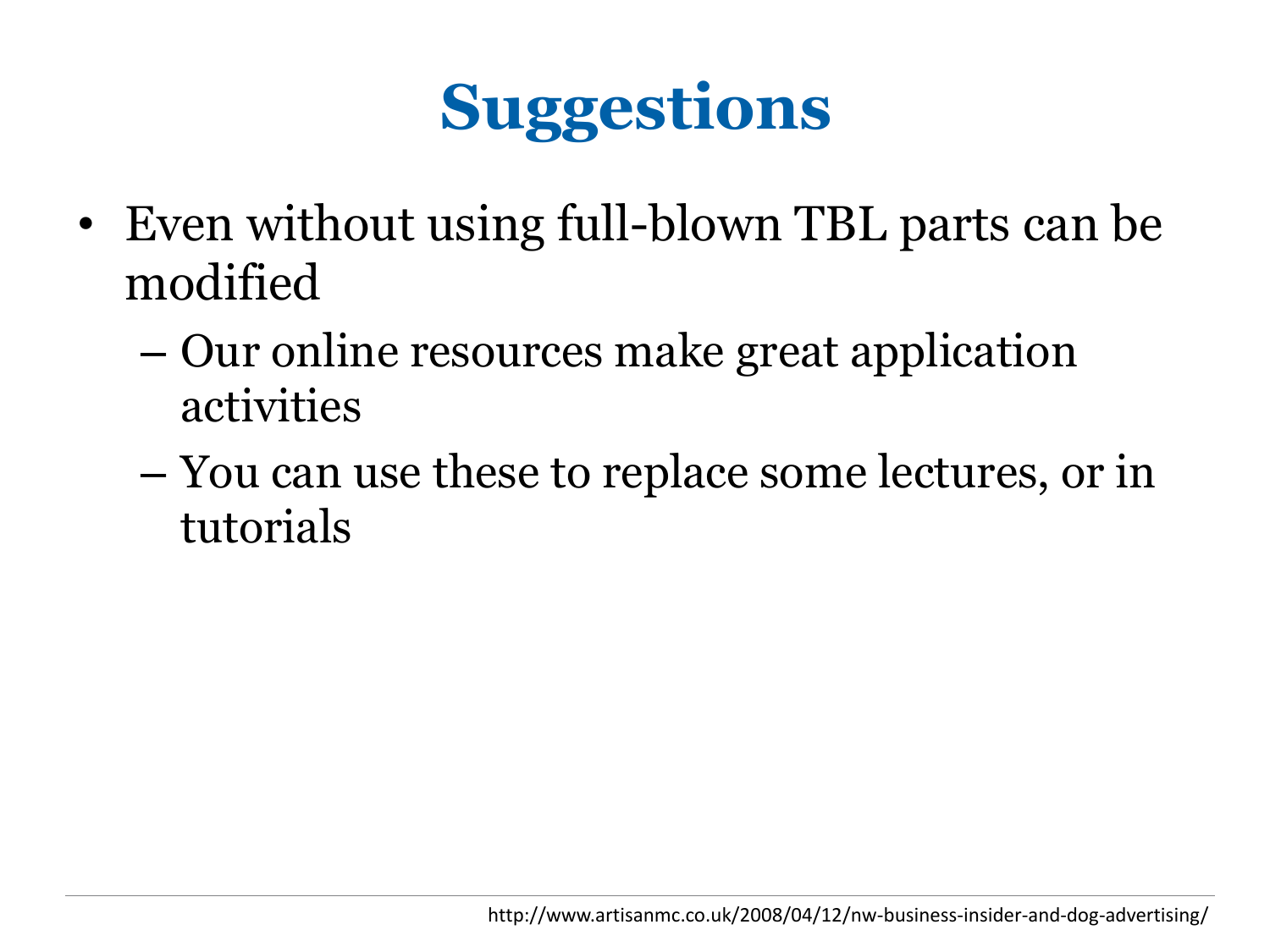### **Secret to Success**

- If you follow the 4S approach to developing TBL application activities you can't go far wrong:
	- **1. SIGNIFICANT**
	- **2. SAME**
	- **3. SPECIFIC**
	- **4. SIMULTANEOUS**